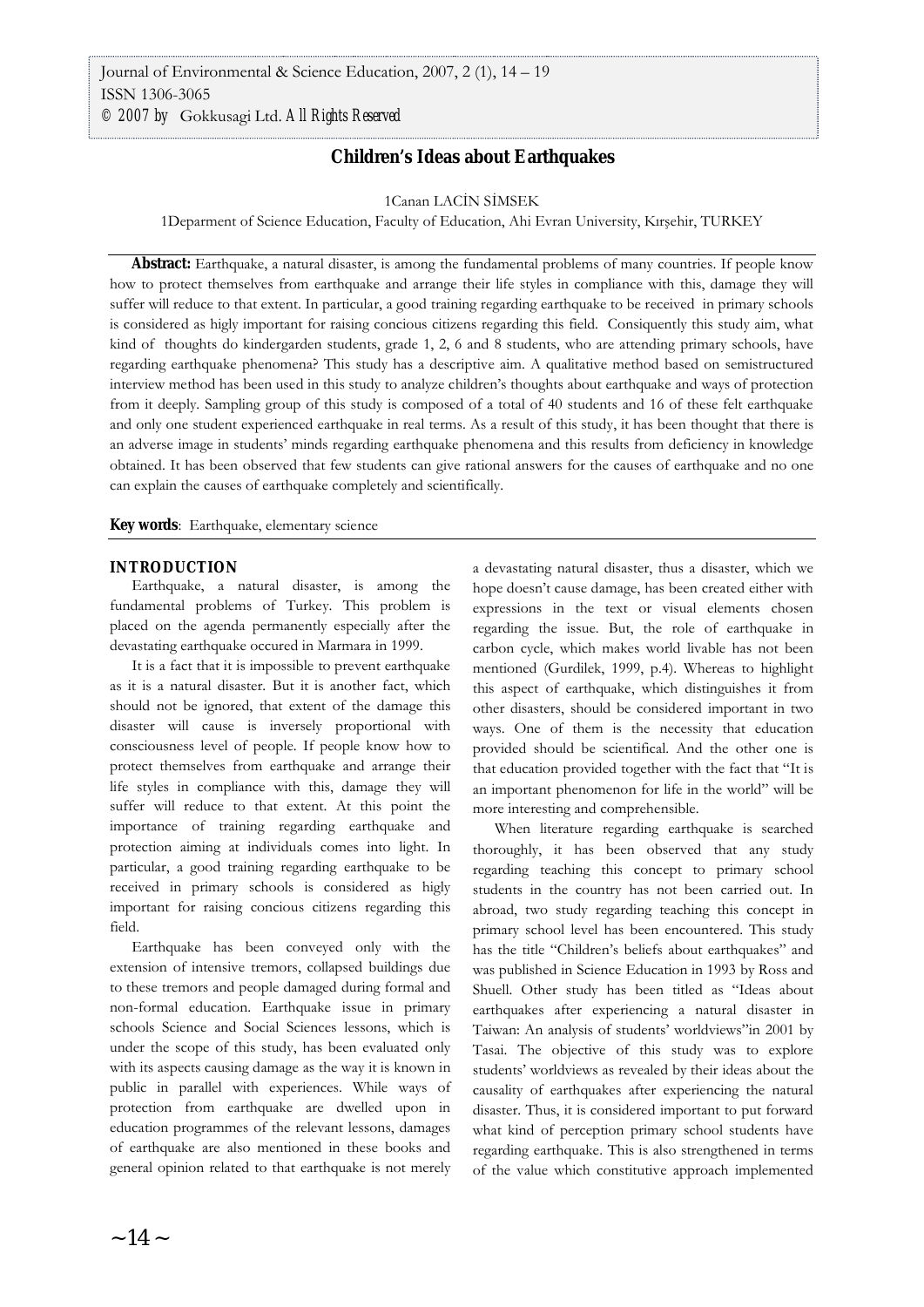in primary schools today attaches to beliefs and opinions of students.

### **PROBLEM OF THE STUDY**

What kind of ideas do kinder garden students, 1st, 2nd, 6th and 8th grade students, who are attending primary schools, have regarding earthquake phenomena?

#### **Sub-problems of the Study**

According to kinder garden students, 1st, 2nd, 6th and 8th grade students, who are attending primary schools;

- 1. How is the earthquake image?
- 2. What are the causes of earthquake?
- 3. What are the ways of protection from earthquake?
- 4. What are the resources from which students get this information?

### **METHOD OF THE STUDY**

This study has a descriptive aim. In such studies, it is known that qualitative methods offering in-depth information, which are away from generalization, are also important as well as quantitative methods (based on digitizing) aiming at generalizing. A qualitative method based on semistructured interview method has been used in this study to analyze children's thoughts about earthquake and ways of protection from it deeply. Before main interviews are materialized, pre-application with 2 students for each level between kinder garden and 8th class, who are attending Cacabey Primary School, has been carried out and preparations for main interviews have been completed by analyzing data obtained. Main interview has been materialized with 5 students selected randomly from all degrees between nursery school kinder garden, 1st, 2nd, 6th and 8th class from Suleyman Turkmanî Primary School on 30 May-10 June 2005. Data obtained has been analyzed and interpreted in respect of variables.

### **Universe and Sampling of The Study**

Universe of the study is composed of kinder garden students and 1st, 2nd, 6th and 8th grade students from Suleyman Turkmanî Primary School and sampling of the study is composed of students randomly selected from these classes. Distribution of sampling according to classes have been presented in table 1.

Sampling group of this study is composed of a total of 40 students and 16 of these felt earthquake and only one student experienced earthquake in real terms.

### **Collecting, Analyzing and Interpreting Data of The Study**

Data has been collected through semistructured interview method, one to one interview with each subject and using voice recorder. Interview has been materialized with each student within the framework of the following questions (Ross and Shuell, 1993):

- 5. What is an earthquake?
- 6. How does an earthquake occur?
- 7. Why does an earthquake occur?
- 8. Have you ever experienced an earthquake?
- 9. What should be done during an earthquake?
- 10. Is earthquake a good or bad thing?
- 11. Have you watched anything regarding earthquake on TV?

A standard period has not been determined for the answers given by subjects during the interview, thus it has enabled subjects to make extensive clarification of answers. Voice records obtained as a result of interviews have been converted into text on the basis of qualitative study.

Later, it has been analyzed with an analitical approach and percentage distribution has been determined. Furthermore, in this study on condition that interesting thoughts and approaches of subjects regarding the issue are conveyed exactly, they have been interpreted.

### **FINDINGS**

 Findings of this study are classified as "earthquake images" in children's minds (whether earthquake is good or bad and images in minds regarding earthquake), "Causes of earthquake", "Ways of protection from earthquake", "Resources of information regarding earthquake".

### **Images regarding Earthquake**

While 37 of the total of 40 students participating this study qualified earthquake as a bad event, only 3 of them have tried to explain with reasons that it may be good. Some of the 37 students emphasizing that earthquake is a bad natural event and natural disaster have put forward these reasons: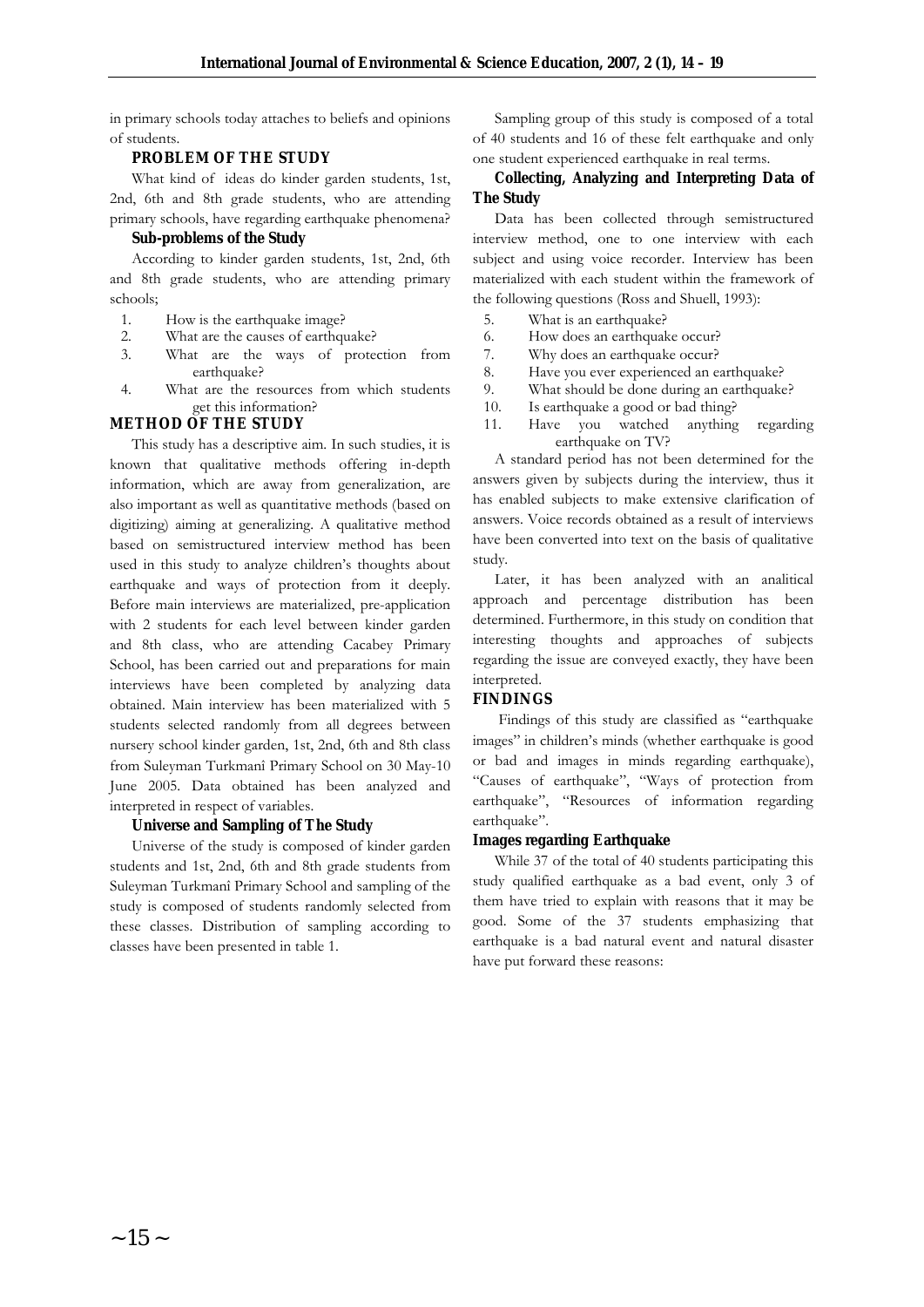- As people die
- As it injures people
- As it destroys houses
- As it causes loss of life and property
- As it frightens everyone
- As it destroys human labour, shakes and causes theft

2 of 3 students saying that earthquake may be a good thing are attending 4th class. Of these, Emine has said that "It is neither a good thing nor a bad thing. It cannot be considered bad as it is a natural disaster, but it is not

| Table 1. Distribution of sampling according to classes |  |  |  |  |  |  |  |
|--------------------------------------------------------|--|--|--|--|--|--|--|
|--------------------------------------------------------|--|--|--|--|--|--|--|

impossible to expect students to think earthquake can benefit nature.

#### **Cause of the Earthquake**

Although it has been observed that sufficiency of students regarding explaining causes of earthquake in a logical and coherent manner increases together with the increase in class level, it is interesting that a scientific explanation regarding cause of earthquake has not been encountered. However, it has been observed that some of the students have tried to answer even the question of "what is an earthquake?" through explicating ways of

| Classes        | Students feeling<br>earthquake | Students experiencing<br>earthquake as a disaster | Students who did not<br>experience earthquake | Total      |
|----------------|--------------------------------|---------------------------------------------------|-----------------------------------------------|------------|
| Nursery School |                                | --                                                |                                               | 10         |
| ı.             |                                |                                                   |                                               | 12         |
| 4.             | O                              | --                                                |                                               |            |
| 6.             |                                | --                                                |                                               |            |
| 8.             |                                |                                                   |                                               | $^{\circ}$ |
| Total          | 16                             |                                                   | 23                                            | 40         |

a good thing, either. It shows that buildings should not be close to each other. Thus, it also has good aspects." Umit from the same class has said that "it may be a good thing as it affects shape of the earth." Sena from the 6th class has said that "it may be good. It prevents compaction of the ground."

 It can be said that all of the 3 answers here are not scientifical. Of these, Sena's statement that it prevents compaction of the ground has a few crumbs of scientific knowledge but it is not true. Because no student has expressed that earthquakes arrange gas circulation for all livings, which is their fundamental benefit to the world. This situation displays deficiency in handling the issue in lessons.

When we examine what the images created in students' minds are as earthquake is mentioned, the following points have been determined:

- Collapsed houses
- Dead people
- Paniced people
- Objects falling in the house
- Trembling buildings
- Swinging lamps
- Sliding land
- Shaking ground

If attention is paid, image of "collapsed or trembling houses" appears to be the most common element in students' minds and another important element appears to be "dead people". In this situation it seems

protection from earthquake. In the formal education and training provided the effort for making students acquire information regarding "How to be protected from earthquake?" rather than "What is an earthquake? How does it occur? What kind of meaning does it have as a natural disaster?" are thought to be effective for this situation. "Explicating only ways of protection from it" regarding earthquake in mass media makes this finding are comprehensible.

 It can be said that answers given by students as from nursery school are partially more rational as of 1st class. In particular, causes of earthquake are classified as "because children light a fire and forget it", "because God wants it that way", "digging with a scoop", " boiling of water in the underground", "landslide", "because water coming from underground", "flash of ligthning" in the nursery school. It can be seen that first point is clearly outstanding here. The first of these is an effort towards connecting the cause with a metaphysical element as well as displaying unscientificness of answers given. This situation emerges three times in the sampling composed of 40 people. The first one of these is as "God wants it, thus it happens" and belongs to Gulsum from nursery school, the second one is as "Because God orders it" and belongs to Tuğce from 6th/C class and the third one is as "God created a circle and earthquake occurs due to some causes such as removing pollution. Although it is possible to evaluate answer of Gulsum from nursery school together with unrational answers of her other friends, it can be preceived as a problem that two students, who are attending 6th and 8th class, have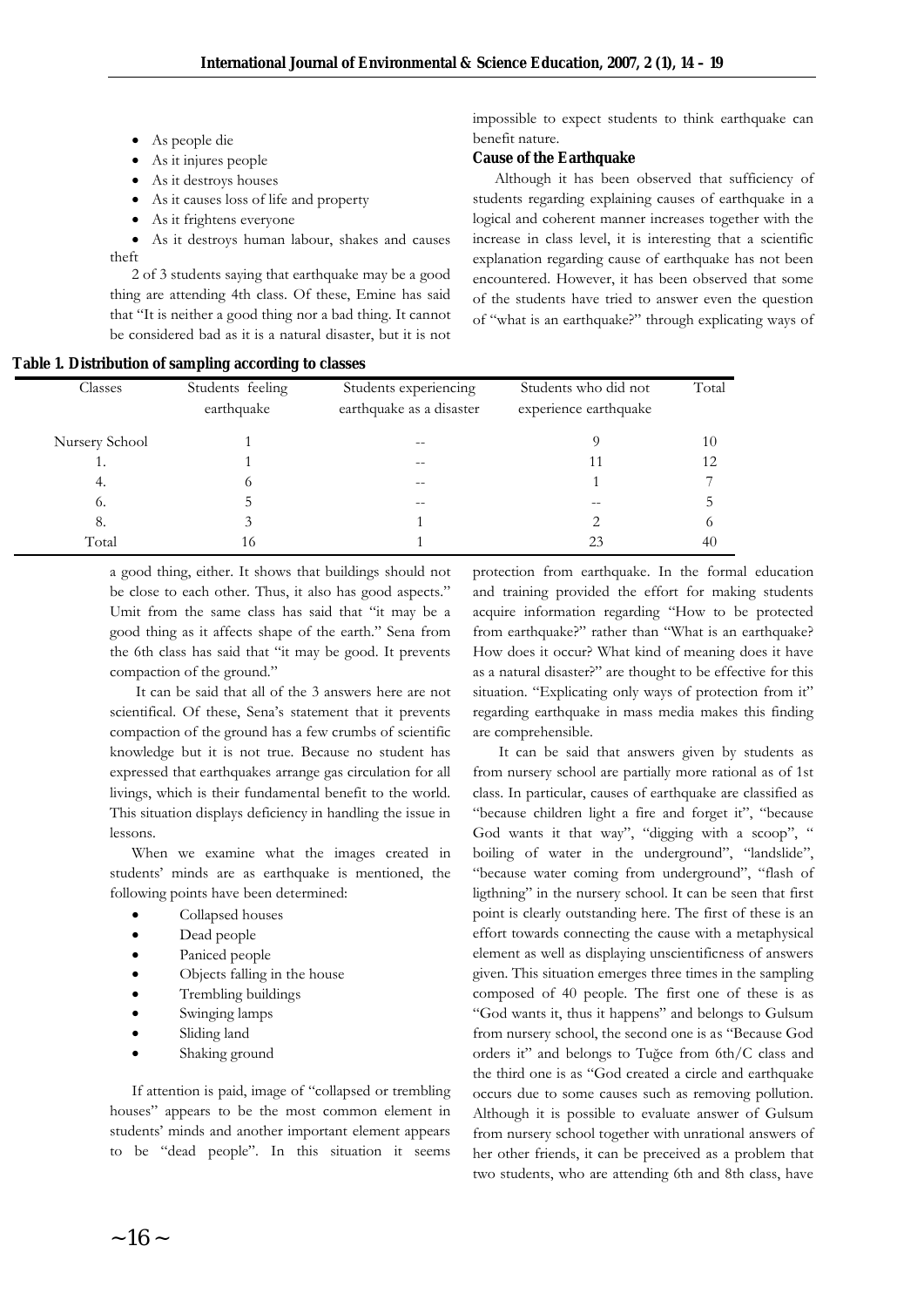tried to explain the cause of earthquake only with a metaphysical cause such as "God wants it" and could not explain the real cause. However, this problem is better understood when the finding obtained by Adem Basibuyuk thanks to the question "why does an earthquake occur?" asked to 120 people in Erzincan, an earthquake area, stated in the article titled "Earthquake Knowledge in Adults and Analysis of Effective Factors" published in National Education periodical in 2004 that 30% of adults believe that earthquake is not a natural

It is possible to say few answers given for the causes of earthquake are compatible with scientifical explanation. These are as follows:

 It has been observed that only 3 students in 1st class have intended to say "tremor beneath the earth's crust" in their answers.

 When 2 students from 4th class have said that "movements occuring due to the breaking along faults in the underground" and Bengisu from the same class has said that "It occurs due to the breaking along faults beneath the earth's crust as a result of shifting of magma

| Ways of protection from earthquake                                                   | Percentage |
|--------------------------------------------------------------------------------------|------------|
| Stay near solid furniture (Take cover near couch, sofa, refrigerator or washing      | 42.5       |
| machine)                                                                             | 40         |
| Take cover under a table or desk                                                     | 32.5       |
| Cover your head with your arms and stay in the position of embrio. Stay near a door. | 17.5       |
| Stay away from lift, stairways and balcony                                           | 15         |
| Go to clear spots                                                                    | 7.5        |
| Do not panic                                                                         | 7.5        |
| Installing wardropes                                                                 | 2.5        |
| Wait for help                                                                        | 2.5        |
|                                                                                      |            |

 **Table 2. Ways of protection from earthquake according to answers of students**

disaster and people, who commit offence in terms of religion and morality are punished by God is taken into account.

Another striking point in the answers given is that children confuse earthquake with other natural disasters. Some children confuse it with fire, some with flood and some with landslide. This finding is parallel with "children's confusion earthquake with other disasters" in the study of Ross and Shuell (1993:194). Apart from this, another striking point is that some of the children have made up new disasters. These are "landslide occuring due to flash of ligthning", "water flood occuring due to water pipe explosion" and "landslide occuring due to water coming from underground".

Confusion of earthquake with other disasters is as "heavy rains" in 1st classes, "storms, winds are also surface tremors" in 4th classes, "ground shaking due to the effect of rails", "layer crack in the atmosphere", "big bang occuring due to nuclear fission in the underground" in 6th classes, "erosion" and "contaminating nature" in the 8th class. This situation is suprising. Because it can be accepted that nursery school students create new reasons depending on the vastness of their dream worlds. But confusion about earthquake and natural disaster phenomena at all levels in these classes, where formal education is provided, puts forward a crucial deficiency in explicating earthquake to children.

from one place to the other", they have exhibited a scientifical approach.

 No scientifical approach has been observed in 6th class students. Of these, Hava have said that "it occurs due to cracking of resources in the underground" and Sena have said that "due to compaction of ground as a result of air pressure in the ground".

 Although 2 students from 8th class have said that earthquake results from fault lines, they have not made any further explanation. Yusuf from this class with his answer "due to shifting of some rocks and breaking of some fault lines" have given the closest answer.

Of these findings, as the approach towards connecting the cause of earthquake with erosion or other geological phenomena has also been encountered in the findings of Ross and Shuell (1993, p.196), this situation points out that this can be a universal problem.

In conclusion, it has been determined that while some of the students have given answers close to scientifical answers, no student has made a completely scientifical explanation. This finding similar to Tsai's finding. Acoording to Tsai, (2001: 1007) "many students held a scientific/myths dual perspective about the causes of earthquakes."

### **Ways of Protection from Earthquake**

It has been observed that almost all of the students participating to this study have some sort of knowledge regarding ways of protection from earthquake. Increases in age and mental development in parallel with class level have demonstrated that they have an effect upon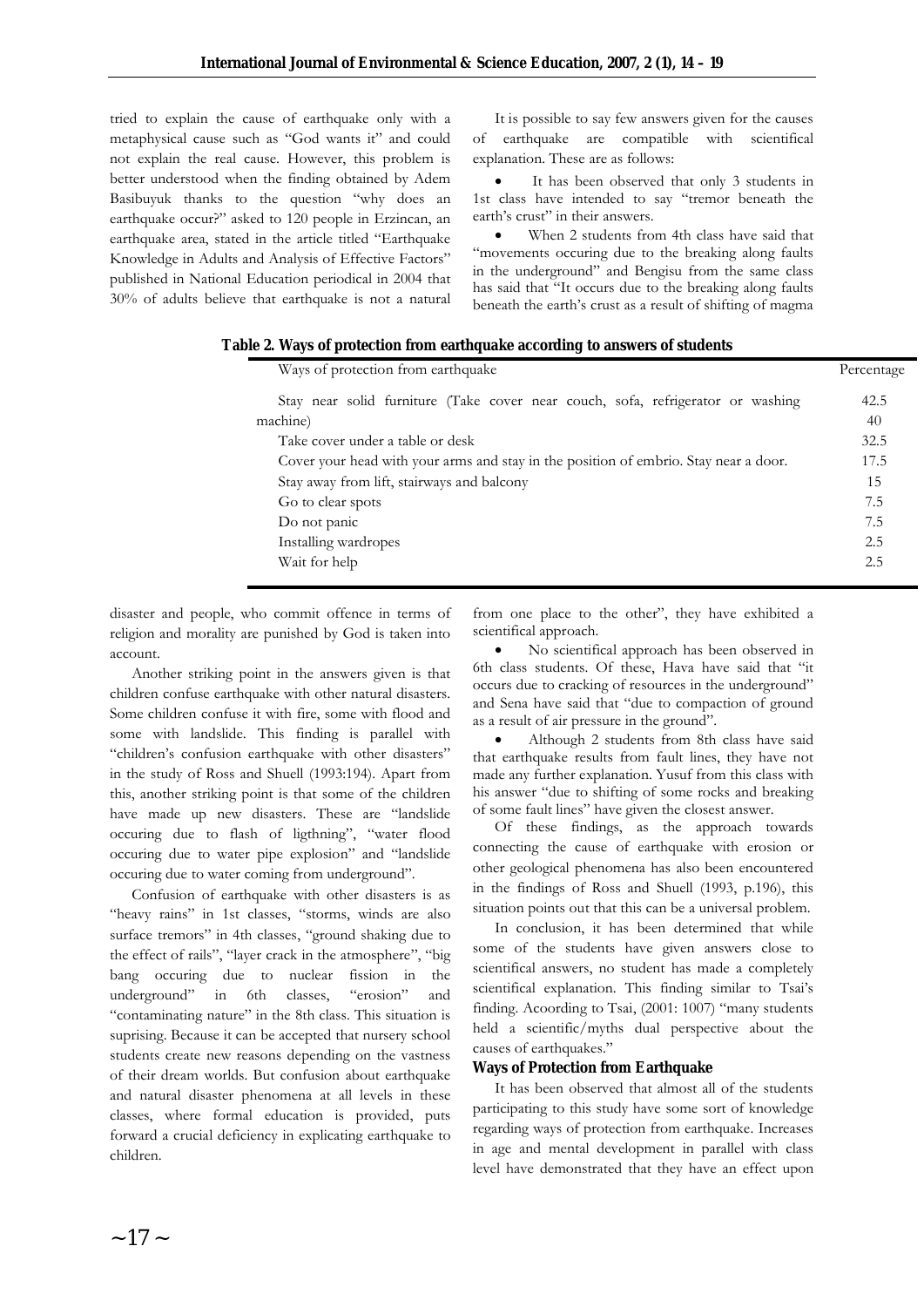the answers given. For example; few nursery students have given rational answers and many proposed some sort of ways, which can not help to be protected from earthquake. Although this situation has been partially found in higher classes, it can be said that most students have rational, realistic knowledge regarding ways of protection from erthquake.

Some of the unrational answers are as follows:

 In nursery school level the most reiterated ones of these answers are "we escape to some place where earthquake does not occur" (4), "We take cover in the bathroom", "we call for help in the window" and "we have a suitcase and an earthquake bird**".**

 In 1st class, "call fire brigade", "try to exist" have been mentioned.

 Hasan from 8th class has said that "run towards the top floor of building". The frequency of mentioning of methods mentioned by students in relation to protection from earthquake has been presented in Table 2.

When Table 2 is taken into account, it has been observed that best known protection methods are to take cover near a solid furniture, to take cover under a table, to cover head with arms and to stay near a door. But the low percentage of mentioning these has demonstrated that students do not have sufficient knowledge regarding protection from earthquake. It has been realized that some methods mentioned are due to misunderstanding. For example, while "life triangle" term, which is of crucial importance during an earthquake, covers a person's crouching in the position of embrio by covering his head with his arms near a solid furniture, it has been mentioned only by one student and it has been understood that he deduces from life triangle only covering his head with his arms. This situation displays insufficiency of education provided in schools regarding earthquake in relation to achieving its aim.

### **Resources of Earthquake Knowledge**

Although all of the students have some sort of knowledge about earthquake, many have not furnished information about where they have learnt these from. Of these, while 8 students have said that "they have not watched and learnt anything in school" regarding earthquake, 5 students have told that they do not remember and 3 students have not answered at all. Except these, it has been observed that 24 students have given answers in relation to knowledge resources. Distribution of these answers have been presented in Table 3.

As can be deduced from Table 3, TV, teacher, "CD of Deprem Dede and field exercise are the leading resources from which children get informed. It is sad that only 5 students have mentioned field exercises to which we attach more importance. Because that field exercises, where ways of protection from earthquake are demonstrated practically, are not embedded in students' minds brings up the quality of education provided. This situation makes us think that "prohibition evasive" perception may also disclose itself in field exercises as in celebrating important days and weeks. Besides, the necessity to dwell upon earthquake in lessons formally emerges.

### **CONCLUSION**

As a result of this study carried out with 40 students selected randomly from kinder garden, 1st, 4th, 6th and 8th classes of primary school, it has been thought that there is an adverse image in students' minds regarding earthquake phenomena and this results from deficiency in knowledge obtained. It has been observed that few students can give rational answers for the causes of earthquake and no one can explain the causes of earthquake completely and scientifically. Besides, it has been thought that although students have some different sort of knowledge about protection from earthquake, these are insufficient. It has been realized that a more qualified education should be provided for acquiring students with some sort of knowledge about the causes of earthquake, ways of protection as from Science and Technology lesson and Social Studies Lesson in schools. In addition, it has been realized that students are insufficient in terms of connecting knowledge they have with a resource. That field exercises, which should be one and the most effective of those resources, have not been given place satisfactorily brings up the necessity that field exercises should be carried out in such a quality that they are embedded in minds.

As a result of this study, the necessity that a more qualified earthquake education should be provided to students and while materializing this, benefits of earthquakes for our world should also be taught emerges. It can be suggested that this study should be

**Table 3. Resources of students' knowledge about earthquake** 

| Resources of earthquake knowledge          | Percentage |
|--------------------------------------------|------------|
| TV                                         | 50         |
| Teacher                                    | 33.3       |
| Cd of Deprem Dede (earthquake grandfather) | 20.8       |
| Field exercise                             | 20.8       |
| Natural Sciences Lesson                    | 16.6       |
| Social Studies Lesson                      | 8.3        |
| Traffic Lesson                             | 4.2        |
| Optional Subject                           | 4.2        |
| Parent                                     | 4.2        |
| Periodicals                                | 4.2        |